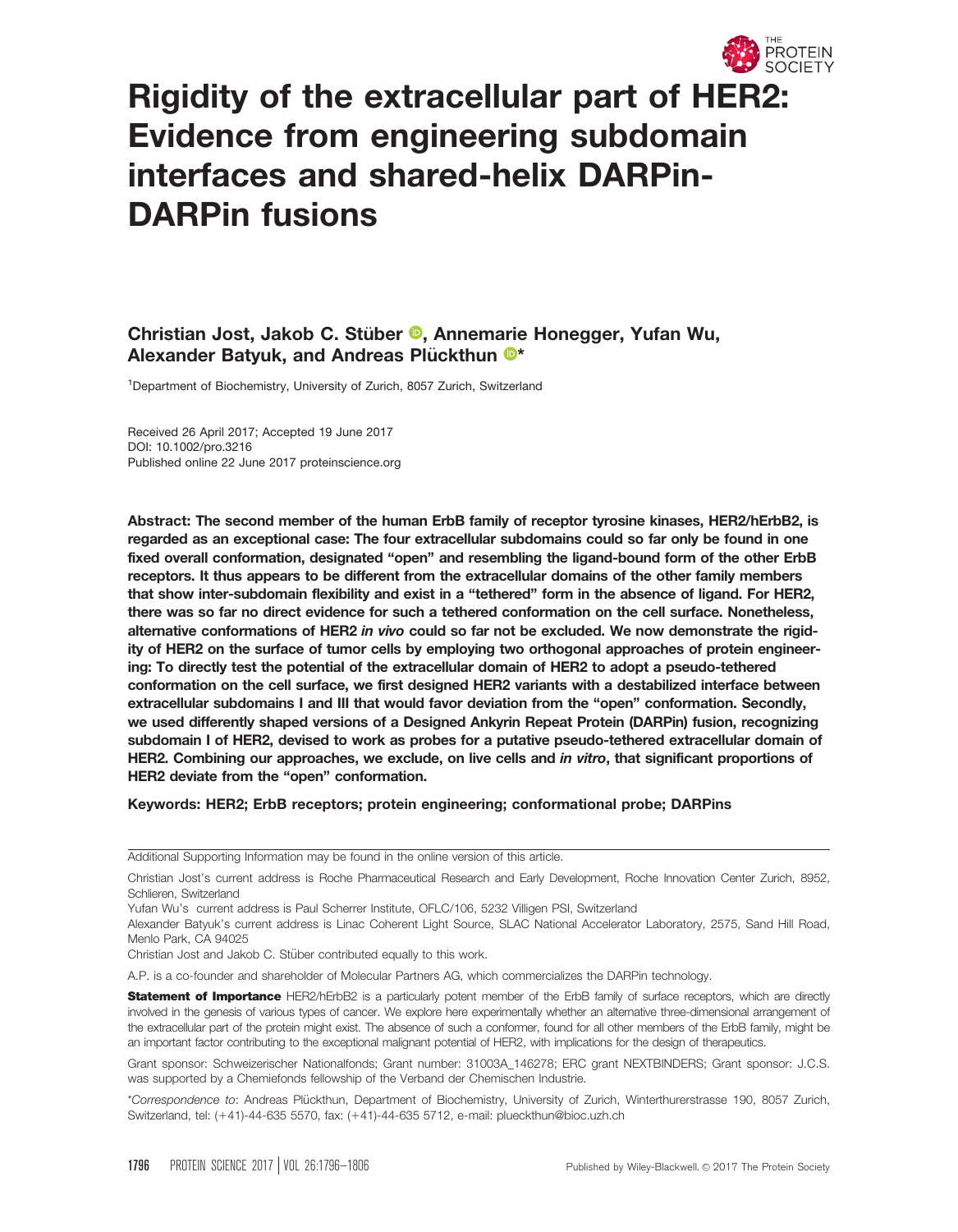#### Introduction

Most multi-domain proteins, especially transmembrane receptors anchored in the cell membrane, are not fixed in a single arrangement, but sample different conformations, usually directly related to their function. The four members of the human ErbB receptor tyrosine kinase family (EGFR/HER1/ErbB1, HER2/ErbB2/neu, HER3/ErbB3, and HER4/ErbB4) are important and well-studied examples of such conformationally variable proteins. In a generalized model of ErbB signaling, supported by x-ray structures of all four receptors, the three ligand-binding receptors (i.e., all except ErbB2/HER2) undergo conformational changes within their extracellular domains (ECDs) upon ligand association, enabling them to form homo- or hetero-dimers in the ligand-bound state [Fig.  $1(A-C)$ ].<sup>1</sup> Upon dimerization, the cytoplasmic kinase domains (KDs) of the receptors are then able to transphosphorylate intracellular tyrosine residues of the associated dimerization partner at its cytoplasmic domain. In turn, these phosphotyrosines become binding sites for downstream signaling molecules, and thereby feed into major signaling networks.

The whole ECD of ErbB receptors is connected via a short flexible peptide to the transmembrane (TM) helix and via another flexible link at the cytoplasmic end of the TM helix to the intracellular kinase domain. Thus, the whole ECD and KD are free to rotate or tilt with respect to each other. There is direct evidence for this mobility from cryo-EM studies of EGFR, which confirm the crystallographically determined shapes of the ECD and KD, but describe the relative orientation of the ECD to the KD as flexible.<sup>2</sup>

Regarding the arrangement of the four extracellular subdomains with respect to each other, the ECD of HER2 has, in contrast to the other family members, only been seen crystallographically in an extended conformation,3 resembling the ligand-bound state of the other family members [Fig. 1(D,E)]. $^{4-7}$  This conformation, frequently designated "open," has hence been assumed to be constitutive and may explain why HER2 appears to be the preferred heterodimerization partner for the ligand-activated ErbB receptors. Upon overexpression, HER2 can feed into pro-proliferative signaling through spontaneous formation of signalingcompetent HER2 homodimers that assemble at high HER2 concentrations, as found in breast tumors.<sup>3,8</sup> Under these conditions of overexpression, HER2 thus becomes a key regulatory element driving cell proliferation, survival, migration and invasiveness of cancer cells.

X-ray crystal structures have suggested that the ligand-independent signaling properties of HER2 result from the absence of a "closed" conformation of the extracellular region that is adopted by the other human ErbB receptors as long as they are not bound

by a ligand. $3,5,9$  In this "tethered" form of EGFR, $10$  $HER3<sub>11</sub>$  and  $HER4<sub>12</sub>$  intramolecular contacts between the "dimerization arm" in subdomain II and the "tethering arm" in subdomain IV, a loop similar but smaller than the loop forming the dimerization arm, constrain the relative orientation of the two subdomains I and II.<sup>10</sup> For EGFR, HER3, and HER4, ligand binding to both subdomains I and III induces a conformational change from the closed and tethered to an open, extended conformation.<sup>9</sup> The two conformations of the extracellular domain are related by a large hinge motion around a pivot point between subdomains II and III (Lys 335 in EGFR, Lys 329 in HER3 and Lys 332 in HER4).

For the case of EGFR, there is direct evidence suggesting that the adoption of a tethered form on the cell surface affects ligand binding. However, even when the tethering interactions are removed by introducing mutations or deleting extracellular subdomain IV, this does not lead to spontaneous kinase activation, and the tether is accordingly only one amongst several structural features governing EGFR function.<sup>13-16</sup> HER4 ECD is able to adopt a closed conformation even in the absence of the tethering extracellular subdomain IV.<sup>17</sup>

A closed conformation, let alone a tether, was not found in X-ray structures of unliganded HER2 ECD, 3,4,6,7,18 however. Rather, HER2 adopts an extended (open) conformation in the absence of a ligand, which strongly resembles the unliganded structure of the EGF receptor in Drosophila mela $nogaster$  (dEGFR).<sup>19</sup> In dEGFR as well as HER2, extracellular subdomains I and III interact directly, forming a large, partially hydrophobic interface that stabilizes the extended conformation in the absence of a ligand. For dEGFR, ligand binding is sufficient to separate extracellular subdomains I and III, and induce a rather subtle conformational change (compared to HER1, HER3, and HER4) from an autoinhibited to the active state. It has therefore been hypothesized that the crystal structure of ligand-free HER2 ECD, which does not homodimerize in solution, represents an autoinhibited state as well, which would be distinctly different from a (potentially ligand-bound) active state.<sup>19</sup> However, no activating ligand has been identified for HER2 in decades of intense research,<sup>20</sup> the interactions between extracellular subdomain I and III are even more extensive than in dEGFR, and, in addition, molecular dynamics simulations evaluated by principal component analysis did not reveal large subdomain motions in HER2  $ECD<sup>21</sup>$  – therefore, the whole HER2 ECD may be considered very rigid. Nonetheless, the rigidity of the four extracellular HER2 subdomains in the arrangement found crystallographically has so far neither been addressed experimentally, nor has it been tested on cells.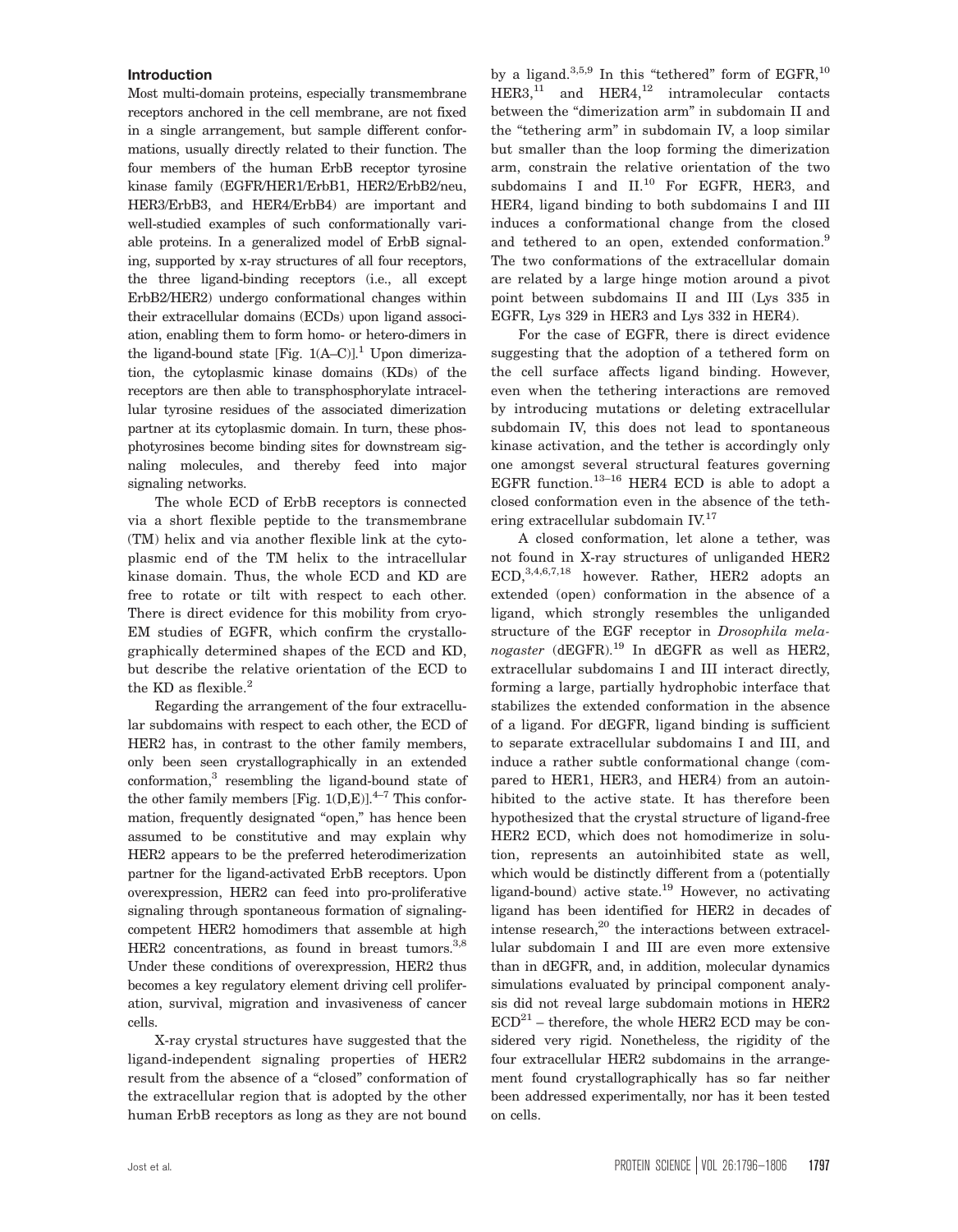

Figure 1. Conformational changes and domain interactions in EGFR (PDB ID 1YY9 and 3NJP) and HER2 (PDB ID 1N8Z and 3N85). (A) Tethered conformation of the EGFR ECD (PDB ID 1YY9). Contacts between the tethering loops in subdomain II and IV, stabilizing the tethered conformation, are highlighted in red (van-der-Waals contacts  $\leq$ 3.6 Å) and orange (solvent-excluding contacts  $\leq$ 5 Å), non-contact atoms in contact residues are shown in yellow. (B) Comparison of the tethered and extended conformations of EGFR. The hinge motion relating the two conformations is predominantly due to a change of the main-chain torsion angles of Lys 335, located at the boundary between subdomains II and III and corresponding to Arg 340 in HER2. (C) Extended conformation of EGFR (PDB ID 3NJP) in the EGFR homodimer. The tethering loops in subdomains II and IV interact with the corresponding loops of the second molecule in the dimer. (D) The open conformation of EGFR is stabilized by the ligand EGF (dark blue) binding to both subdomain I (white) and III (cyan). The two subdomains barely touch. (E) The extended conformation of HER2 is stabilized by direct interactions of subdomains I and III.

Designed Ankyrin Repeat Proteins (DARPins) are artificial binding proteins that have been developed over the last decade<sup>22,23</sup> to expand the potential of classical binding proteins, namely antibodies and their fragments. DARPins can be generated to recognize their respective target with at least the same specificity and affinity as antibodies, but because of their robustness and extreme stability, they allow a multitude of more advanced formats and applications.<sup>22,23</sup> We have recently described bispecific DARPin constructs, consisting of two flexibly linked DARPins per molecule, binding to HER2 subdomains I and IV, which cause apoptosis in HER2-dependent tumor cell lines.<sup>24,25</sup> One model for the biparatopic binding of one DARPin molecule to two receptor monomers based on X-ray complex structures suggests that the intermolecular binding of these DARPin constructs bends HER2 ECD toward the plane of the membrane as an entire rigid body, using the short membrane-proximal flexible peptide as a pivot. The only conceivable alternative model, however, presumes that the HER2 ECD can

deviate from the extended conformation toward a conformation resembling the tethered conformation of EGFR, HER3, or HER4. This prompted us to explore the possible existence of alternative conformations of HER2 on the cell surface by two orthogonal approaches.

To our knowledge, no means to induce a conformational rearrangement of HER2 ECD – be it by mutagenesis, addition of a conformation-specific affinity reagent, or any other conceivable way – has been unequivocally proven to actually achieve this. A recent report by Menendez et al.,  $26$  however, might be regarded as some evidence challenging the exclusive rigidity of the HER2 ECD. Here, several deletion mutants in extracellular subdomain III of HER2 have been described, which were initially generated to test the hypothesis that HER2 activation requires a protein sequence in the HER2 ECD that mediates HER2 homo- and heterodimerization. According to this work, deletion of residues 451–466 in extracellular subdomain III surprisingly disrupted the oncogenic potential of HER2 completely,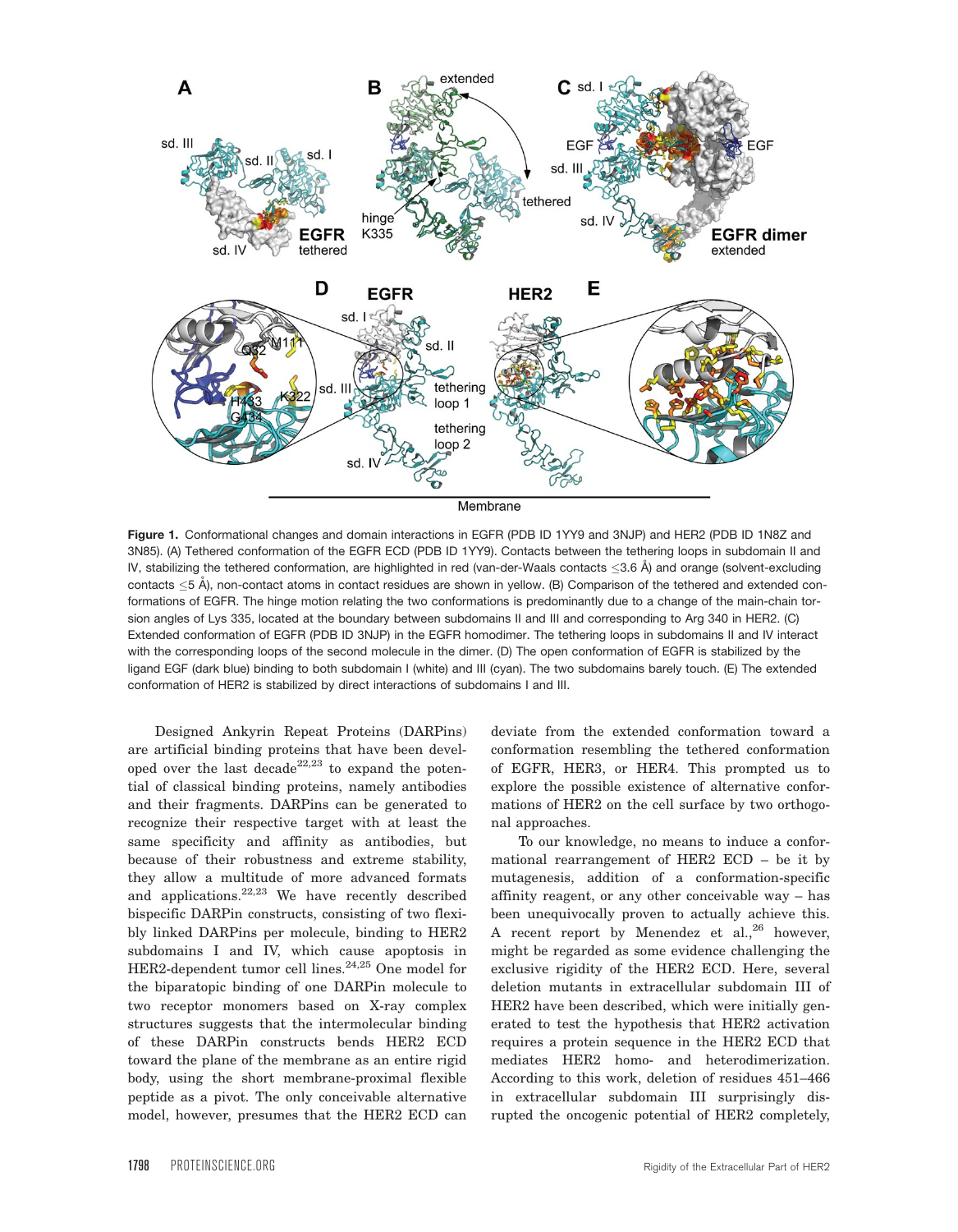Table I. Overview of the Hinge and HER2 Extracellular Subdomain I and III Interface Mutations<sup>a</sup>

| Abbreviation               | EGFR hinge   | Subdomain I              | Subdomain III              |
|----------------------------|--------------|--------------------------|----------------------------|
| fIHER2 wt                  | -            | $\overline{\phantom{a}}$ | -                          |
| flHER2 mutQ                | A339R, R340K | M31K, A37S, M45E, L49R   | A440Q, Y441H, L465K, L494E |
| $f$ HER2 mut <sub>2R</sub> | A339R, R340K | L49R                     | L465R, A492R               |
| flHER2 mut3R               | A339R, R340K | <b>T41R</b>              | L467R, H469R, L494R        |

<sup>a</sup> Residue numbering refers to the full-length receptor including the signal sequence (UniProt ID P04626, ERBB2 HUM).

and generated a "dominant-negative form" of HER2. The authors hypothesized that, on the molecular level, the dominant-negative form might correspond to a tethered-like conformation. Given, however, that the effect of deleting whole amino acid stretches within a folded subdomain of HER2 might be dramatic regarding its overall structural integrity, and HER2 was not detected on the cell surface in microscopic images, $26$  the results obtained by this approach might be difficult to interpret. We therefore chose a milder approach to explore the paradigm of HER2 ECD as being a largely inflexible subdomain assembly.

To this end, we designed HER2 variants with a destabilized subdomain interface between extracellular subdomain I and III using the Rosetta suite of programs [\(https://www.rosettacommons.org\)](https://www.rosettacommons.org). This allowed us to introduce sets of only a few point mutations (three to eight), which were predicted to not affect the stability of the subdomains themselves, but only weaken their inter-subdomain interactions. Furthermore, two residues located at the site corresponding to the "hinge" region in EGFR were replaced by the corresponding EGFR residues to allow flexibility. Together, destabilizing the subdomain interface and introducing a flexible hinge should allow the extracellular subdomains to rearrange more easily, and thereby reveal poorly sampled conformations alternative to the crystallographic, "open" conformation.

In a second and orthogonal approach, we exploited the rigid nature of DARPins to probe for alternative HER2 conformations on the cell surface. Based on the crystal structure of DARPin 929 in complex with isolated extracellular subdomain I  $(HER2 I)<sup>24</sup>$  we have constructed a protein that, when binding to subdomain I on HER2 in extended conformation, would clash with subdomain III. However, even a small perturbation of the orientation of HER2 subdomains I and II relative to subdomains III and IV prevents this clash and restores binding. Binding experiments with this DARPin construct therefore allow direct detection of alternative HER2 conformations.

#### **Results**

Assuming that inherent rigidity of HER2 ECD prevents alternative conformations, e.g., a tethered-like arrangement, we attempted to engineer HER2 variants with a destabilized subdomain I-subdomain III

interface together with the introduction of hinge flexibility.

To replace the hydrophobic, interacting residues at the subdomain I-subdomain III interface with polar ones we used Rosetta fixed backbone design. In mutant mutQ (Table I), we introduced residues which remove the hydrophobic domain interactions but are predicted to result in the strongest stabilization when considering only the isolated subdomains (Fig. 1). In an alternative approach, selected hydrophobic interface residues were replaced by charged residues to introduce electrostatic repulsion across the interface. In this case, the Rosetta interface analysis tool was used to identify combinations of mutations that were predicted to destabilize the interface, but only marginally affect the stability of subdomain I and III (mutants mut2R and mut3R, Table I).

In EGFR, HER3, and HER4, the hinge regions, three-residue segments between the last Cys of subdomain II and the first Cys of subdomain III, have the sequences RKV, PKA and PKA, respectively. In HER2, the corresponding sequence is ARV. Since the hinge motion mainly affects the main-chain torsion angles of the central Lys, we changed the hinge sequence of HER2 to that of EGFR, thus changing residues 339 and 340 from AR to RK, for all mutant constructs.

Wild-type and mutated HER2 were transiently overexpressed in HEK293T/17 cells with a Cterminal fusion of GFP to monitor total protein levels, and these were very similar for wt and mutants. However, using DARPin 929, which recognizes a conformational epitope in subdomain  $I^{24,27}$ , as probe for intact protein, very little of any of the mutant proteins could be detected at the cell surface (Fig. 2), in comparison to the wt. We therefore repeated the experiment with prior permeabilization in order to detect also receptor which did not reach the surface. Again, we obtained low signals for all the mutants (Supporting Information Fig. S1), indicating that, despite the mutants being well expressed as evidenced by the GFP fluorescence being similar to wt, only a very small fraction represents correctly folded protein.

The poor tolerance of HER2 ECD for engineering approaches motivated us to develop an orthogonal probe based on DARPins, which can sense alternative conformations of wild-type receptor in its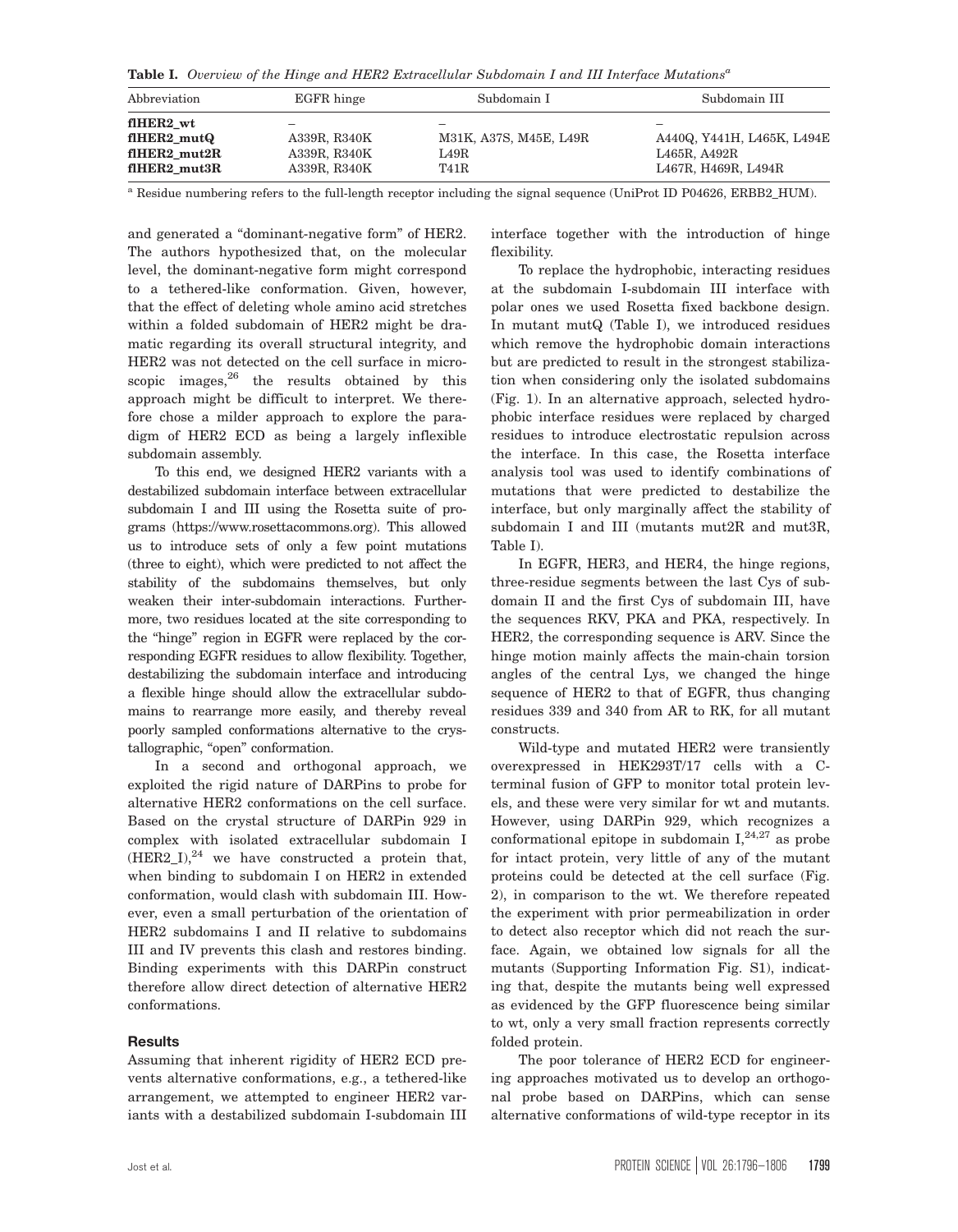

Figure 2. Mutations specifically destabilizing the open conformation of full-length HER2 (flHER2) result in little functional protein at the cell surface. Binding of DARPin 929 to HEK293T/17 cells transiently transfected with wild-type HER2 or mutants (see Table I for list of mutations) was detected in flow cytometry using anti-DARPin serum. Note that despite at least equal overall protein production (monitored by the signal from the C-terminally fused GFP), the surface binding signal of DARPin 929 for the HER2 mutants (green, red, blue bars) is maximally about 3-fold over background (corresponding to endogenous HER2 of HEK293 cells, as seen in non-transfected cells, gray bars). Error bars represent 1 SD of technical triplicates. The GFP signal was recorded in a separate channel and scaled for display.

native membrane environment, on live cells. Two DARPins can be rigidly fused by continuing the Cterminal helix of one DARPin into the N-terminal helix of the second DARPin in such a way that the helix is embedded in at least one of the DARPins along its entire length (Y. Wu et al., submitted). When exploring different lengths of the shared helix, different relative orientations of the two DARPins are obtained [Fig. 3(A)].

We intended to exploit the fact that DARPin-DARPin (DD) fusions of a second, non-HER2 binding DARPin (N3C) to the C-terminal helix of DARPin 929 would differ in whether they clash with the rest of the ECD, depending on the geometry of the fusion. Some DD fusions were predicted to not interfere with their recognition of the HER2 ECDs. In contrast, most fusions to the N-terminal helix of DARPin 929 lead to clashes: Five out of nine fusion constructs were predicted to no longer bind even to HER2 I, the isolated N-terminal subdomain I (residues 24–219) of the HER2 ECD recognized by DAR-Pin 929, due to heavy steric clashes with this subdomain [Fig. 3(B)]. Three fusion constructs were predicted to retain binding to both isolated HER2\_I and to the HER2 ECD, as well as to full-length

HER2 on intact cells, since in these constructs the non-binding DARPin points away from the receptor. Out of these we selected N3C\_H12\_929 as a positive binding control [Fig. 3(C)]. Here, H12 denotes the shared connector helix. The most interesting construct was N3C\_H09\_929: In this fusion, the nonbinding DARPin does not interfere with binding to HER2\_I, but clashes into subdomain III of the HER2 ECD [Fig. 3(D)], as it bridges the interface between subdomain I and subdomain III. However, this clash is light enough that even a minor hinge motion in HER2 would relieve the clash, when the interface between subdomains I and III is no longer intact [Fig. 1(E)]. We thus explored whether N3C\_H09\_929 would act as a conformational sensor as it can only bind to the HER2 ECD or full length HER2 if there is hinge mobility.

Therefore, our designed HER2 ECD conformational sensor was first tested in in vitro binding assays [Fig. 4(A)]. To produce the well-folded isolated extracellular subdomain I (HER2\_I) utilized as control in this assay, the "classical" sequence-based subdomain boundary definition in  $HER2^{3,5,9}$  had to be amended: The first module of subdomain II contributes a Trp side chain to the hydrophobic core of subdomain I, consequently the first four cysteines of the "classical" definition of subdomain II are structurally a part of subdomain I and have to be included in the construct. Therefore, a structural definition of HER2\_I has to at least include Cys212 (Supporting Information Fig. S2). We recently reported successful expression and purification of a HER2\_I construct, comprising amino acids 24–219 (numbering of the precursor), from Sf9 insect cells.<sup>24</sup> This protein elutes as a monomer in size exclusion chromatography (Supporting Information Fig. S3) and is sufficiently stable to have allowed determination of its crystal structure (PDB ID 4HRL, 4HRM, 3H3B), which was shown to agree well with the structure of the corresponding domain in the full HER2 ECD.<sup>24</sup>

As expected, the unfused (and thus unhindered) DARPin 929 and the conformation-insensitive control construct N3C\_H12\_929 bound to the HER2 ECD, while the conformation-sensitive construct N3C\_H09\_929 failed to bind, consistent with only an extended, fully rigid form of HER2 being present. All three constructs bound equally well to HER2\_I used as positive control, in which the clash with the absent subdomain III is impossible.

Finally, flow cytometry was used to measure binding of the 929-derived DD constructs to HER2 in its native environment on the cell surface of the HER2-overexpressing cancer cell line BT474. It demonstrated clear binding of N3C\_H12\_929 and unfused DARPin 929, but no binding for N3C\_H09\_929 [Fig. 4(B)], supporting the absence of hinge flexibility also in full-length, membrane-embedded HER2 on cells.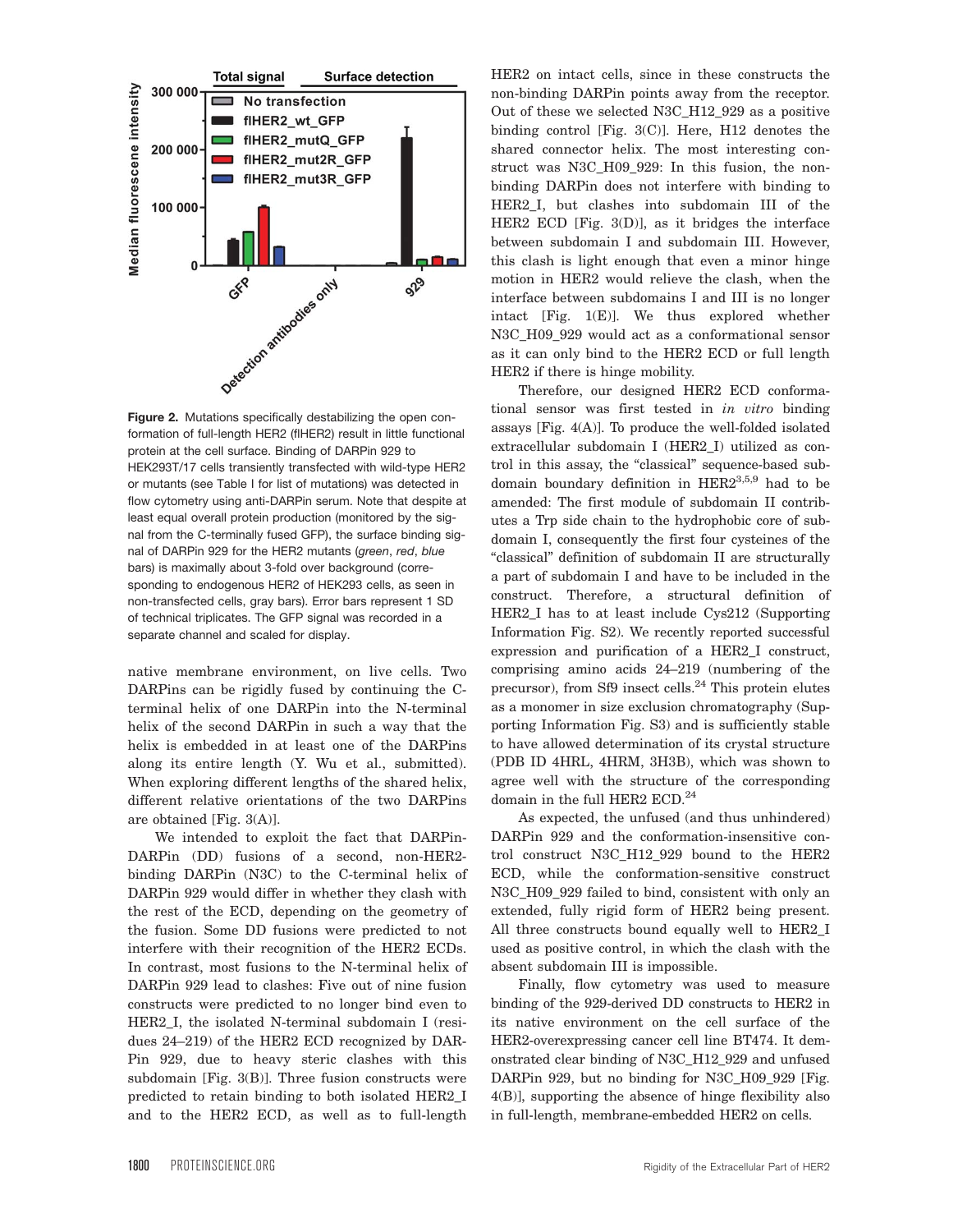

Figure 3. Models of shared helix constructs in complex with HER2 ECD. (A) Shared helix constructs (DD) are rigid fusions of two DARPins, in which the C-terminal helix of one DARPin continues into the N-terminal helix of a second DARPin. The length of this shared helix determines the relative orientation of the two DARPins and the overall shape of the construct, and is indicated by Hnn. The N-terminal DARPin (tan or yellow) is a non-binding DARPin (N3C), the C-terminal DARPin 929 (orange) recognizes HER2 subdomain I. (B) Five out of nine designed DD constructs display van-der-Waals clashes with HER2 subdomain I (shown as red spheres), as shown for the example of N3C\_H06\_929. (C) Three constructs are predicted to bind to both isolated HER2\_I and the full HER2 ECD without any clashes. One of these, N3C\_H12\_929, was used as positive control in binding experiments. (D) One construct, N3C\_H09\_929, is predicted to bind to the isolated HER2\_I, but is prevented from binding to the full HER2 ECD in extended conformation by clashes with subdomain III. (E) A hinge motion similar to the one relating the extended to the closed conformation in EGFR would allow the HER2 ECD to escape this clash and allow N3C\_H09\_929 to bind. The models of the extended and of a hypothetical pseudo-tethered HER2 ECD were aligned by a least-squares fit of the  $C\alpha$  atoms of subdomain I (residues 24-212).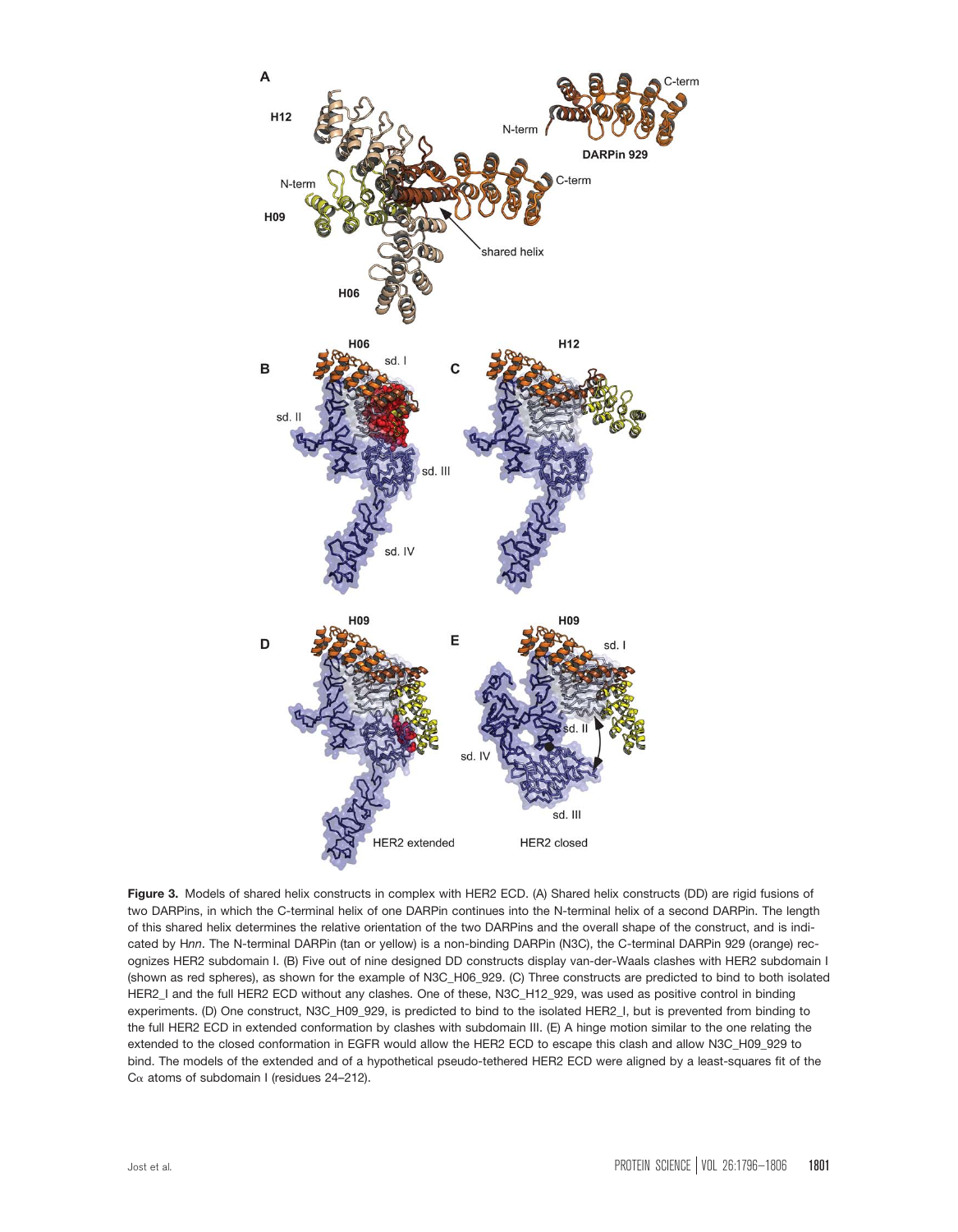

Figure 4. Binding experiments with the engineered conformational probe. (A) DD constructs and controls (100 nM; detection antibody background, gray; 929, red; N3C\_H09\_929, blue; and N3C\_H12\_929, green bars) binding to immobilized HER2\_I or HER2 ECD in ELISA; error bars represent 1 SD of technical triplicates. (B) Binding of DD constructs and controls (100 nM; detection antibody background, gray; 929, red; N3C\_H09\_929, blue; and N3C\_H12\_929, green solid line) to live BT474 cells in flow cytometry. Bound DARPin constructs were detected using rabbit anti-DARPin serum and fluorescently labeled secondary antibody.

#### **Discussion**

Overall, a new approach was developed to investigate the conformation of the extracellular part of a receptor, exemplified by HER2. Our first direct engineering attempt to destabilize the subdomain interface between extracellular subdomains I and III, in order to facilitate adoption of conformations different from the canonical "open" arrangement, did impede surface expression of the receptor. We believe that this simply results from the strict intracellular quality control for this transmembrane receptor and is ultimately a result of the intrinsic rigidity of HER2, which makes it completely inaccessible even for mild engineering presumed to favor domain rearrangements. This also suggests that the dominantnegative, putatively tethered-like deletion mutants, previously described by Menendez and colleagues, <sup>26</sup> might in fact have led to misfolded receptor as well, which accumulates intracellularly, rather than in truly pseudo-tethered HER2 on the cell surface. We would like to point out the absence of surface stain for the deletion mutants in the microscopy images in this article, $26$  which is consistent with our observations on the interface mutants described here.

We subsequently tried to assess the receptor's potential to deviate from the open conformation with protein binders, designed to act as "conformational probes." This procedure makes use of the rigid nature of DARPins, which can be inflexibly linked to each other using several different shared helices, thereby yielding different shapes. Depending on the resulting relative orientation, binding to particular target conformations is prevented through steric clashes. We also made use of the previously obtained structural knowledge on the precise mode of binding of one particular DARPin on subdomain I of HER2.<sup>24</sup>

The change from an extended to a tethered conformation in the ErbB receptors EGFR, HER3, and HER4 requires flexibility of the hinge region between subdomains II and III. In these receptors, the interaction between extracellular subdomains I and III is not sufficient to stabilize a defined extended structure in the absence of the ligand. The interaction of the tethering loop in subdomain IV with subdomain II in turn stabilizes a defined tethered conformation. Binding of the ligand to both subdomain I and III shifts the conformational equilibrium to an extended conformation.

In HER2, a direct interface between subdomain I and III stabilizes the extended conformation in the absence of ligand, and no defined alternative conformation has been observed. To escape the clash with the rigidly fused DARPins, hinge flexibility would be sufficient, even if the receptor were unable to lock into a defined tether. Our data confirm that in the HER2 ECD, the interface between subdomains I and III is too strong to allow hinge flexibility. A subdomain arrangement that would dislodge subdomains I and III from each other, as observed in the tethered conformations of the extracellular domains of EGFR, HER3, and HER4, can now experimentally be excluded. Accordingly, the paradigmatic constitutively extended and rigid conformation of HER2 ECD was confirmed experimentally, both in vitro and on the surface of tumor cells. Furthermore, these findings illustrate that a putative tethered form of HER2 cannot be induced (at least not by the binding energy of the DARPin 929 with  $K_{\rm D}$ =3.8 nM<sup>28</sup>). Also, we found that a non-open form of HER2 cannot be engineered when staying close to the HER2 sequence, as no significant amounts of folded HER2 are detected even in intracellular stores, nor on the surface, even though the protein is well expressed, but presumably prevented to reach the plasma membrane by the secretory quality control.

It is tempting to speculate whether even more advanced engineering may eventually succeed in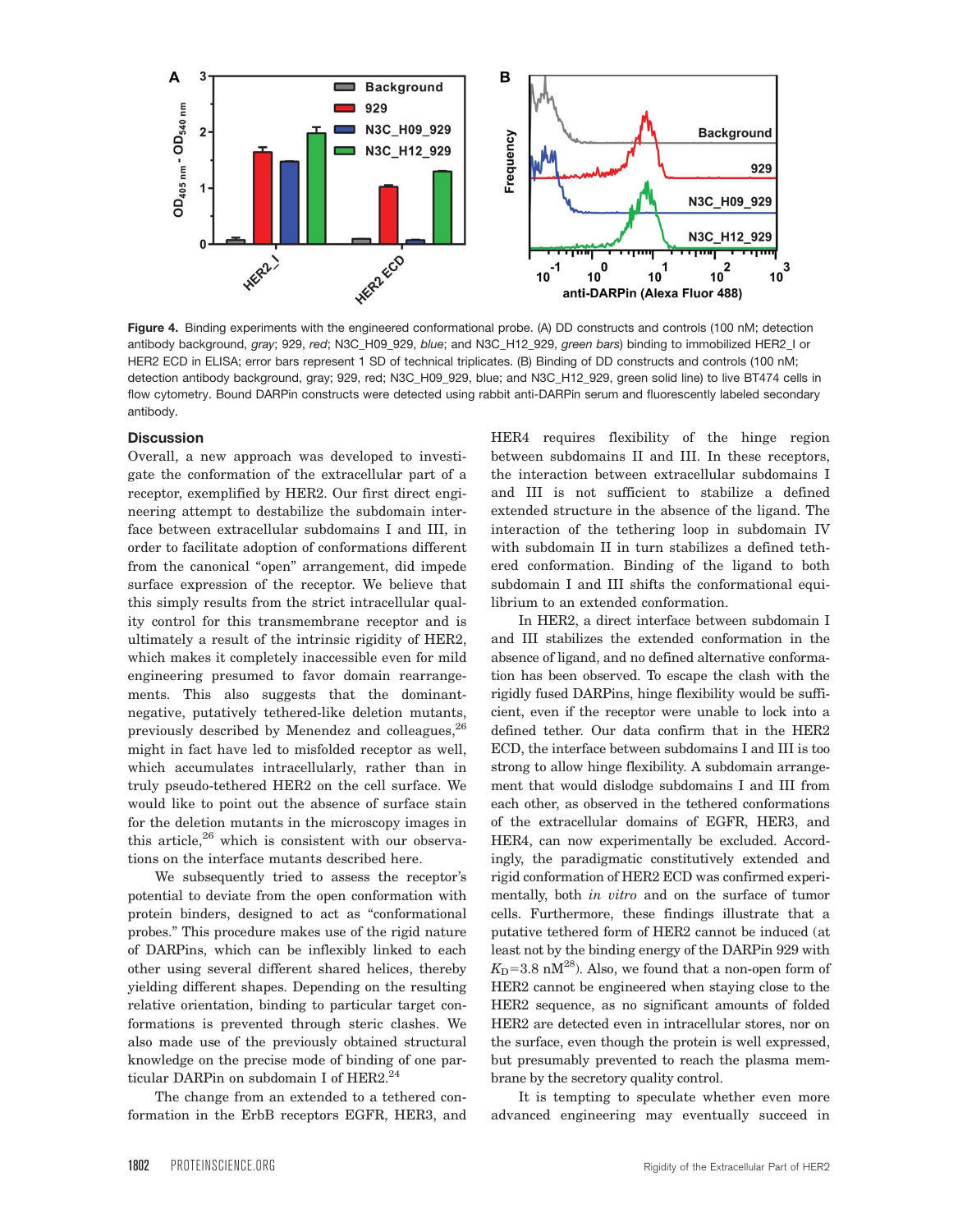conveying conformational flexibility to HER2. We show that the isolated extracellular subdomain I can be expressed as a well-folded monomer. It is therefore likely that the exposure of the surface of extracellular subdomain III through hinge motion is the cause of instability, as it would abolish the mutual stabilization of the two domains through the interface. We have applied two different strategies toward destabilizing the interface between subdomains I and III, both predicted to not compromise the intrinsic stability of the individual domains: in one, we aimed to optimize interactions with the solvent to optimally stabilize the solvated domain in the absence of the partner domain, in the second we looked for a minimal number of mutations causing destabilization of the interface.

Our results suggest that to compensate for the loss of interface stabilization, we would first have to improve the folding and intrinsic stability of the isolated domains, in particular of subdomain III, by invitro evolution and/or by design, and then prove that both individual domains are robust in the absence of the partner domain. However, this would obviously introduce mutations throughout the domains, and the sequence of such a construct would clearly deviate significantly from that of the wildtype receptor. Nonetheless, such a flexible HER2 variant may still represent an interesting further control for our conformational probe.

# **Conclusions**

We developed an alternative strategy for sensing the conformation of proteins, as the secretory quality control can preclude testing by mutagenesis. We turned to shared helix-linked DARPin-DARPin fusions as sensors, which present a valuable blueprint for tackling various protein engineering challenges. Together, our experiments with engineered HER2 variants and the engineered binding probe strongly support the view that the extended conformation of HER2, in contrast to other epidermal growth factor receptor family members, always remains unperturbed. The strategy of an external conformational sensor may help in the investigation of other proteins in their natural environment.

# Material and Methods

# Design of less rigid HER2 mutants

The Rosetta suite of programs ([https://www.rosetta](https://www.rosettacommons.org)[commons.org\)](https://www.rosettacommons.org) was used to identify potential mutations in the interface between HER2 subdomains I and III that were predicted to destabilize the interface between the two domains without significant destabilization of the isolated domains. Subdomains I and III (res. 23–212, res. 341–528) were taken from the structure of the HER2 extracellular domain (PDB ID 1N8Z, 2.52 A˚ resolution). The partially

unresolved loops in 1N8Z (missing residues 124–132 in subdomain I and 383–386 in subdomain III) were replaced by the fully resolved loops in PDB ID 3H3B  $(2.45 \text{ Å resolution})$  and  $2A91$   $(2.50 \text{ Å resolution})$ using the Homology module in Insight II (Accelrys). The resulting model of the subdomain I-III complex, omitting cysteine-rich subdomains II and IV, was submitted to Rosetta Relax with all-heavy-atom constraints to prepare for further analysis and computation ([https://www.rosettacommons.org/docs/latest/](https://www.rosettacommons.org/docs/latest/rosetta_basics/preparation/preparing-structures#relax-with-all-heavy-atom-constraints-protocol) [rosetta\\_basics/preparation/preparing-structures#re](https://www.rosettacommons.org/docs/latest/rosetta_basics/preparation/preparing-structures#relax-with-all-heavy-atom-constraints-protocol)[lax-with-all-heavy-atom-constraints-protocol](https://www.rosettacommons.org/docs/latest/rosetta_basics/preparation/preparing-structures#relax-with-all-heavy-atom-constraints-protocol)).

Two different strategies of destabilizing the hydrophobic interface were explored. In the first one, Rosetta fixed backbone design (fixbb) was used to replace the hydrophobic residues of the subdomain I-III interface by the combination of polar residues predicted to yield the best stability for the isolated domains, resulting in flHER2\_mutQ with four mutations each in subdomains I and III (Table I). These were predicted to stabilize the domain in the absence of the partner domain, but significantly destabilize the interface between the domains.

In the second strategy, we explored which of the interface residues could be replaced by charged residues in such a way that the interface would be destabilized by charge repulsion, with only very mild destabilization of the free domains. To assess the influence of different combinations of mutations, the sum of the scores for the two domains was compared to the score of the complex of the two domains carrying the same mutations using the Rosetta interface analysis tool (flHER2\_mut2R and flHER2\_ mut3R, Table I).

The extended and the tethered conformation of EGFR are related by a change of the torsion angles of lysine 335. The corresponding residue in HER2 is arginine 340. To ensure similar flexibility of this hinge region between the last cysteine of subdomain II and the first cysteine of subdomain III, the Ala-Arg-Val sequence of HER2 was replaced by the Arg-Lys-Val of EGFR for all mutants.

# Cloning, transfection of HER2 mutants

Wild-type HER2 expression vector. Wild-type HER2 (amplified from a Mammalian Gene Collection clone, GenBank accession number BC156755.1), preceded by a full-consensus Kozak sequence, was assembled with a C-terminal superfolder GFP<sup>29</sup> fusion by PCR, connected by a  $G_2SGSG_2$  linker. Subsequently, it was inserted using NheI and XbaI into a vector derived from  $pcDNA3.1/myc-His(-)$  A (ThermoFisher Scientific Inc., Carlsbad, USA). After this, the  $AhdI$  site within the  $\beta$ -lactamase gene was removed, introducing silent mutations, employing sequence- and ligation-independent cloning.<sup>30</sup>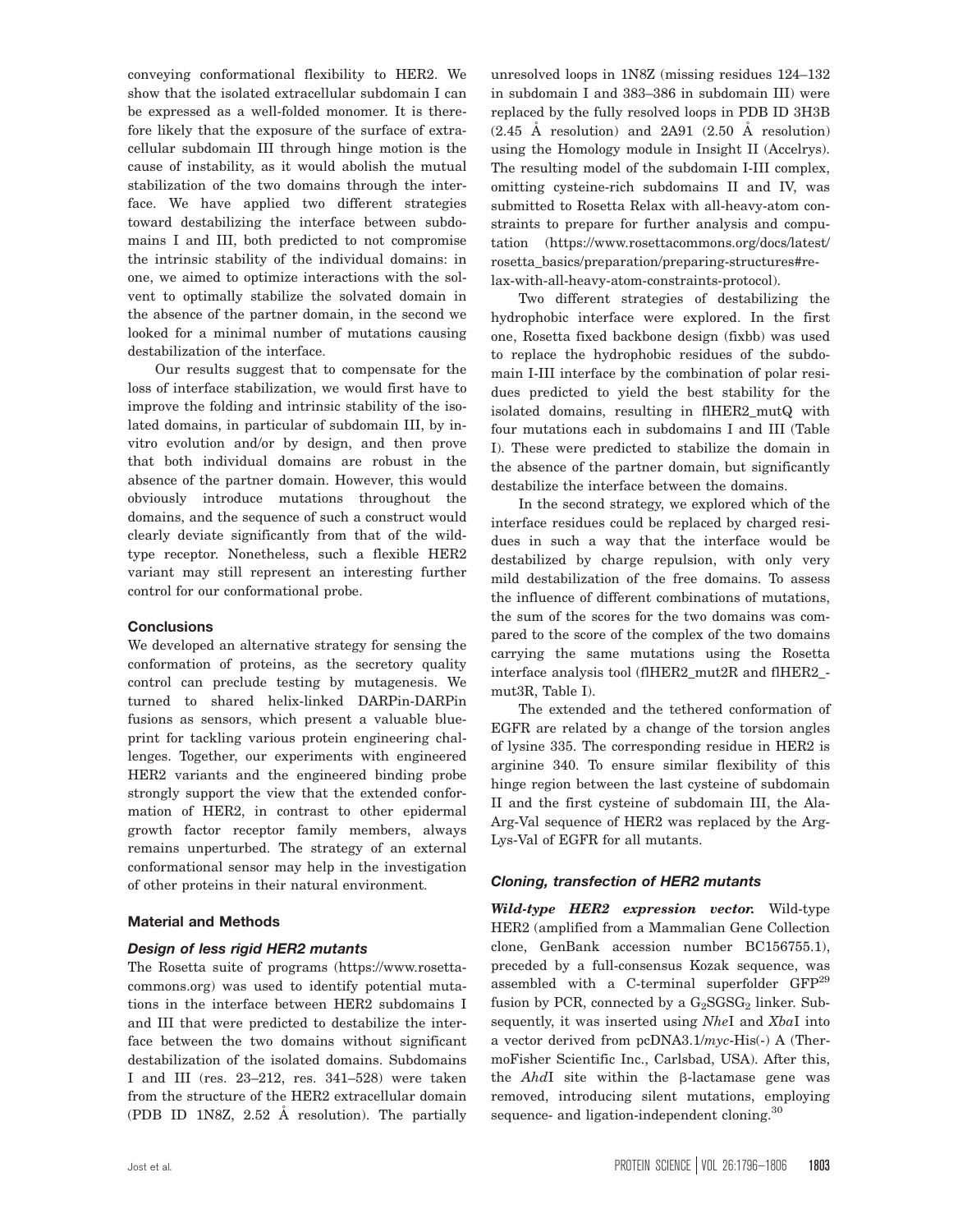DNA fragments for the generation of HER2 mutants. DNA fragments containing hinge and interface mutations in HER2 (see Table I) were obtained from Integrated DNA Technologies (Leuven, Belgium) or GeneArt (Regensburg, Germany) and used as templates in PCR reactions as described below.

Introduction of extracellular subdomain III mutations and hinge residues. First, an Nterminal fragment introducing the hinge residue mutations, (A339R and R340K) as in EGFR, was generated by a PCR on the HER2 gene (see above) using primers dIII\_hinge\_for (5'-TGA ACA ATA CCA CCC CTG TC-3') and dIII\_hinge\_rev (5'-CTT TCG ACA GGG CTT GCT GCA CTT C-3'). Secondly, commercially obtained synthetic fragments containing several point mutations (Table I) were amplified with the primers QE\_for (5'-CGG ATA ACA ATT TCA CAC AG-3') and QE\_rev (5'-GTT CTG AGG TCA TTA CTG G-3'), for which binding sites had been added in the design of the fragments. Third, a C-terminal fragment was generated by PCR on the HER2 gene using primers dIIIc\_for (5'-CAC ACT GCC AAC CGG CC-3') and dIIIc\_rev (5'-TCA CCT TCC TCA GCT CCG-3'). Finally, all three combinations of the three sub-fragments (Table I) were assembled using primers dIII\_hinge\_for and dIIIc\_rev and used to replace the respective fragments in wild-type HER2, excised by AhdI and BsmBI  $(Esp3I).$ 

Introduction of mutations in HER2 extracellular subdomain I. PCR fragments containing mutations within domain I were amplified using primers ECDI\_for1.0 (5'-TAC GAC TCA CTA TAG GGA GAC CCA AGC TGG-3') and ECDI\_rev1.0 (5'-AGC ACG TAG CCC TGC ACC TCC T-3') and then used to replace the respective fragments excised by NheI and SdaI. All fully assembled constructs were verified by Sanger sequencing (Microsynth, Balgach, Switzerland).

Transfection. HEK293T/17 cells (ATCC/LGC Standards, Wesel, Germany) were seeded into  $25 \text{ cm}^2$  flasks at a density of 80,000 cells  $cm^{-2}$  and one day later transfected using TransIT-293 reagent (MirusBio, Madison, USA) according to the instructions by the supplier.

Flow cytometry. BT474 or HEK293T/17 cells (one day after transfection in this case) were detached with trypsin or Accutase (Sigma-Aldrich, Buchs, Switzerland), resuspended in 4 mL PBSBA (Dulbecco's phosphate-buffered saline supplemented with 1% w/v bovine serum albumin and 0.1% w/v sodium azide) and incubated at  $37^{\circ}$ C for 30 min.

Subsequently, cells were resuspended, concentrations adjusted for equal final cell numbers ( $\sim$ 1–5  $\times$  $10<sup>5</sup>$  per sample) and dispensed in triplicates of 100 lL each for each condition in 96-well plates or 1 mL for experiments in tubes. Cells were pelleted, resuspended in a 100 nM solution of the respective DAR-Pin construct in PBSBA and incubated for 1 h at 37°C or 2 h on ice. Afterwards, cells were washed one to three times in ice-cold PBSBA and strictly kept on ice from then on until measurement. Samples were then resuspended in 100  $\mu$ L of anti-DARPin serum obtained from rabbit immunization (Dreier et al., unpublished), diluted 1:1,000 in PBSBA or buffer controls and incubated for 45 min. Subsequently, cells were washed once to twice in ice-cold PBSBA, resuspended in 100 µL goat anti-rabbit APC-conjugated antibody (Life Technologies, Zug, Switzerland) diluted 1:1,000 in PBS-BA and incubated for a further 45 min. Finally, cells were washed one to three times in 200 μL ice-cold PBSA (Dulbecco's phosphate-buffered saline supplemented with 0.1% sodium azide), resuspended in PBSA and directly measured on a CyFlow Space (Partek, Görlitz, Germany) or a LSR Fortessa (BD Biosciences, Allschwil, Switzerland) flow cytometer with a high-throughput sampler at the Flow Cytometry Facility, University of Zurich. Data were analyzed using FlowJo v10.0.8 software (FlowJo, Ashland, USA) and Prism v6.03 (GraphPad Software, La Jolla, USA).

# DARPin cloning, expression & purification

To clone the DD constructs, the DARPin ORFs were digested with BamHI and KasI (for the N-terminal DARPin) or HpaI and HindIII (for the C-terminal DARPin) and ligated into compatible pQIq vectors (a lacI<sup>q</sup>-encoding variant of pQE30 (Qiagen, Hilden, Germany) with double stop codon), coding for the respective shared helix. All DD-constructs were expressed at  $30^{\circ}$ C overnight and purified essentially as described previously.<sup>31</sup> Briefly, proteins were overexpressed in E. coli XL1-Blue and purified via their  $N$ -terminal  $MRGSH<sub>6</sub>$  tag on nickel-nitrilotriacetic acid superflow resin (Qiagen, Hilden, Germany).

# Expression of HER2-I and HER2-ECD as target for ELISA

Recombinant HER2-ectodomains carrying an Nterminal melittin signal sequence and a N-terminal  $His<sub>6</sub>$  tag were expressed in Spodoptera frugiperda (Sf9) cells. Baculoviruses for infection of Sf9 cells were generated using the Multibac system as described.<sup>32</sup> Sf9 cells were grown to a density of 4  $\times$  $10^6$  cells/mL and coinfected with the respective virus at a MOI of 1. 72 h post infection, cells were harvested by centrifugation  $(30 \text{ min}, 5,000g, 4^{\circ}\text{C})$ , and the cleared medium was subjected to immobilized metal ion affinity chromatography (IMAC) purification on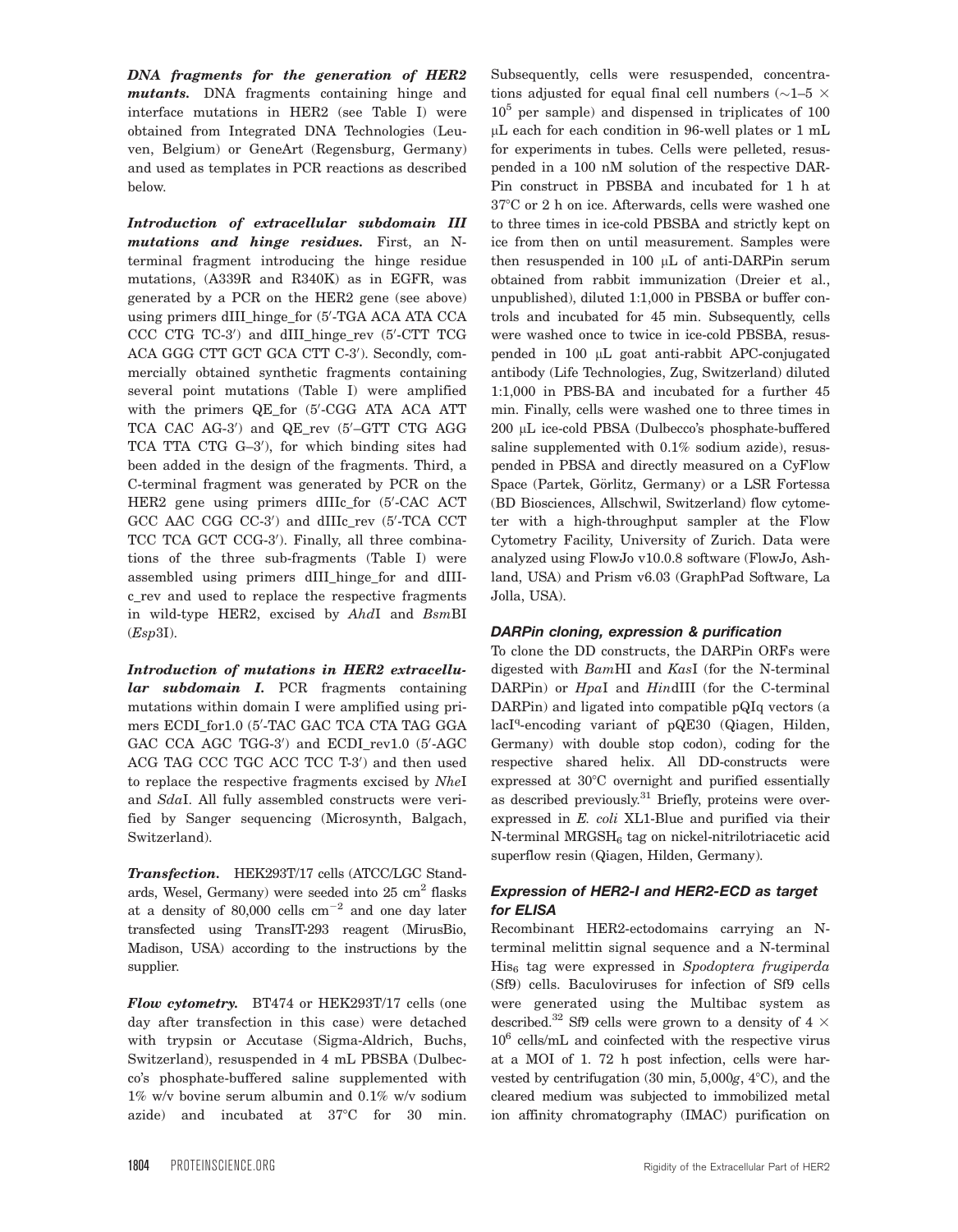nickel-nitrilotriacetic acid superflow resin (Qiagen, Hilden, Germany).

ELISA. For ELISAs, HER2-domains (200 nM in PBS, 100 µL/well) were immobilized on MaxiSorp plates (Thermo Scientific, Zug, Switzerland) by overnight incubation at 4°C. Wells were blocked with 300 µL of PBSTB (PBS, 0.1% Tween-20, 0.2% BSA) for 1 h at room temperature. Dilutions of purified DARPin constructs were incubated with the target domains for 1 h at  $4^{\circ}$ C, followed by three washing steps with  $300 \mu L$  of ice-cold PBSTB. For detection of bound DARPin constructs, a polyclonal rabbit anti-DARPin serum (Dreier et al., unpublished) was added  $(1:5,000$  in PBSTB, 1 h at  $4^{\circ}$ C). After incubation with a secondary anti rabbit-IgG antibody alkaline phosphatase conjugate (Sigma Aldrich, Buchs, Switzerland)  $(1:10,000$  in PBSTB, 1 h at  $4^{\circ}$ C) and washing, pNPP substrate (Fluka, Buchs, Switzerland) was added to measure alkaline phosphatase activity.

#### Acknowledgments

Flow cytometry was performed with equipment of the Flow Cytometry Facility, University of Zurich.

#### **References**

- 1. Baselga J, Swain SM (2009) Novel anticancer targets: revisiting ERBB2 and discovering ERBB3. Nat Rev Cancer 9:463–475.
- 2. Mi L-Z, Lu C, Li Z, Nishida N, Walz T, Springer TA (2011) Simultaneous visualization of the extracellular and cytoplasmic domains of the epidermal growth factor receptor. Nat Struct Mol Biol 18:984–989.
- 3. Cho HS, Mason K, Ramyar KX, Stanley AM, Gabelli SB, Denney DW, Jr, Leahy DJ (2003) Structure of the extracellular region of HER2 alone and in complex with the Herceptin Fab. Nature 421:756–760.
- 4. Franklin MC, Carey KD, Vajdos FF, Leahy DJ, de Vos AM, Sliwkowski MX (2004) Insights into ErbB signaling from the structure of the ErbB2-pertuzumab complex. Cancer Cell 5:317–328.
- 5. Garrett TPJ, McKern NM, Lou M, Elleman TC, Adams TE, Lovrecz GO, Kofler M, Jorissen RN, Nice EC, Burgess AW, Ward CW (2003) The crystal structure of a truncated ErbB2 ectodomain reveals an active conformation, poised to interact with other ErbB receptors. Mol Cell 11:495–505.
- 6. Bostrom J, Yu S-F, Kan D, Appleton BA, Lee CV, Billeci K, Man W, Peale F, Ross S, Wiesmann C, Fuh G (2009) Variants of the antibody Herceptin that interact with HER2 and VEGF at the antigen binding site. Science 323:1610–1614.
- 7. Fisher RD, Ultsch M, Lingel A, Schaefer G, Shao L, Birtalan S, Sidhu SS, Eigenbrot C (2010) Structure of the complex between HER2 and an antibody paratope formed by side chains from tryptophan and serine. J Mol Biol 402:217–229.
- 8. Graus-Porta D, Beerli RR, Daly JM, Hynes NE (1997) ErbB-2, the preferred heterodimerization partner of all ErbB receptors, is a mediator of lateral signaling. EMBO J 16:1647–1655.
- 9. Burgess AW, Cho H-S, Eigenbrot C, Ferguson KM, Garrett TPJ, Leahy DJ, Lemmon MA, Sliwkowski MX, Ward CW, Yokoyama S (2003) An open-and-shut case? Recent insights into the activation of EGF/ErbB receptors. Mol Cell 12:541–552.
- 10. Ferguson KM, Berger MB, Mendrola JM, Cho H-S, Leahy DJ, Lemmon MA (2003) EGF activates its receptor by removing interactions that autoinhibit ectodomain dimerization. Mol Cell 11:507–517.
- 11. Cho H-S, Leahy DJ (2002) Structure of the extracellular region of HER3 reveals an interdomain tether. Science 297:1330–1333.
- 12. Bouyain S, Longo PA, Li S, Ferguson KM, Leahy DJ (2005) The extracellular region of ErbB4 adopts a tethered conformation in the absence of ligand. Proc Natl Acad Sci USA 102:15024–15029.
- 13. Walker F, Orchard SG, Jorissen RN, Hall NE, Zhang H-H, Hoyne PA, Adams TE, Johns TG, Ward C, Garrett TPJ, Zhu HJ, Nerrie M, Scott AM, Nice EC, Burgess AW (2004) CR1/CR2 interactions modulate the functions of the cell surface epidermal growth factor receptor. J Biol Chem 279:22387–22398.
- 14. Mattoon D, Klein P, Lemmon MA, Lax I, Schlessinger J (2004) The tethered configuration of the EGF receptor extracellular domain exerts only a limited control of receptor function. Proc Natl Acad Sci USA 101:923–928.
- 15. Kovacs E, Zorn JA, Huang Y, Barros T, Kuriyan J (2015) A structural perspective on the regulation of the EGF receptor. Annu Rev Biochem 84:739–764.
- 16. Pines G, Huang PH, Zwang Y, White FM, Yarden Y (2010) EGFRvIV: a previously uncharacterized oncogenic mutant reveals a kinase autoinhibitory mechanism. Oncogene 29:5850–5860.
- 17. Liu P, Bouyain S, Eigenbrot C, Leahy DJ (2012) The ErbB4 extracellular region retains a tethered-like conformation in the absence of the tether. Protein Sci 21: 152–155.
- 18. Eigenbrot C, Ultsch M, Dubnovitsky A, Abrahmsén L, Härd T (2010) Structural basis for high-affinity HER2 receptor binding by an engineered protein. Proc Natl Acad Sci USA 107:15039–15044.
- 19. Alvarado D, Klein DE, Lemmon MA (2009) ErbB2/ HER2/Neu resembles an autoinhibited invertebrate EGF receptor. Nature 461:287–291.
- 20. Citri A, Skaria KB, Yarden Y (2003) The deaf and the dumb: the biology of ErbB-2 and ErbB-3. Exp Cell Res 284:54–65.
- 21. Franco-Gonzalez JF, Cruz VL, Ramos J, Martínez-Salazar J (2013) Conformational flexibility of the ErbB2 ectodomain and trastuzumab antibody complex as revealed by molecular dynamics and principal component analysis. J Mol Model 19:1227–1236.
- 22. Jost C, Plückthun A  $(2014)$  Engineered proteins with desired specificity: DARPins, other alternative scaffolds and bispecific IgGs. Curr Opin Struct Biol 27:102–112.
- 23. Plückthun A (2015) Designed Ankyrin Repeat Proteins (DARPins): Binding proteins for research, diagnostics, and therapy. Annu Rev Pharmacol Toxicol 55:489–511.
- 24. Jost C, Schilling J, Tamaskovic R, Schwill M, Honegger A, Plückthun A (2013) Structural basis for eliciting a cytotoxic effect in HER2-overexpressing cancer cells via binding to the extracellular domain of HER2. Structure 21:1979–1991.
- 25. Tamaskovic R, Schwill M, Nagy-Davidescu G, Jost C, Schaefer DC, Verdurmen WPR, Schaefer JV, Honegger A, Plückthun A (2016) Intermolecular biparatopic trapping of ErbB2 prevents compensatory activation of PI3K/AKT via RAS-p110 crosstalk. Nat Commun 7: 11672.